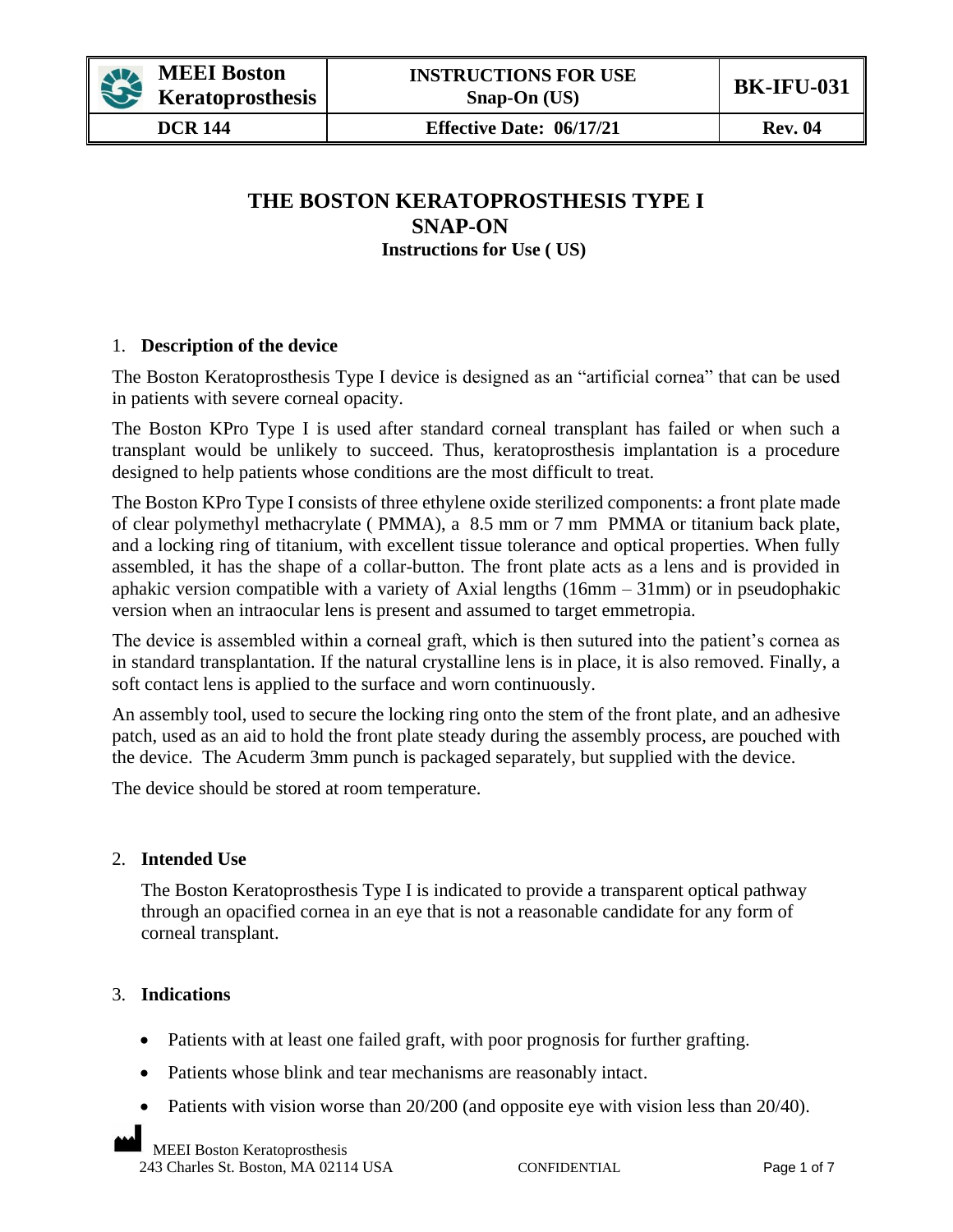- Patients with no retinal detachment or extreme optic nerve cupping.
- Patients with intact nasal light projection to exclude end stage glaucoma.
- If patient has glaucoma, consider simultaneous Ahmed shunt.
- If patient's eye is pseudophakic, plan to keep IOL in place and use Boston Keratoprosthesis for pseudophakia.
- If patient's eye is phakic, do simultaneous open-sky cataract extraction and use Boston Keratoprosthesis indicated for aphakia (chosen according to axial length of the eye).
- Consider the following parameters in your patient selection and evaluation:
	- o History
	- o Visual acuity, also with hard contact lens when necessary. Accuracy of light prorojection (lack of central fixation, lack of nasal projection – end-stage glaucoma?)
	- o Intraocular pressure
	- o Evaluation of blink mechanism, tear secretion
	- o Signs of chronic inflammation
	- o Phakic, pseudophakic or aphakic
	- o Optic nerve cupping, macula
	- o Ultrasound B-scan (retinal detachment?)
	- o A-scan (for Boston Keratoprosthesis optical power in aphakic eyes)
	- o External photo

### 4. **Contraindications**

- Patients with autoimmune diseases (pemphigoid, Stevens-Johnson syndrome, uveitis, Sjögren's syndrome, etc.),and after severe chemical burns, or other severe inflammations.
- Patients with longstanding severe intraocular inflammation and phthisis bulbi (requires special keratoprosthesis techniques).
- Patients with retinal detachment or extreme optic nerve cupping.
- Patients without intact nasal light projection (suggest end stage glaucoma).
- Patients with vision better than 20/200 (and opposite eye has 20/40 vision or better).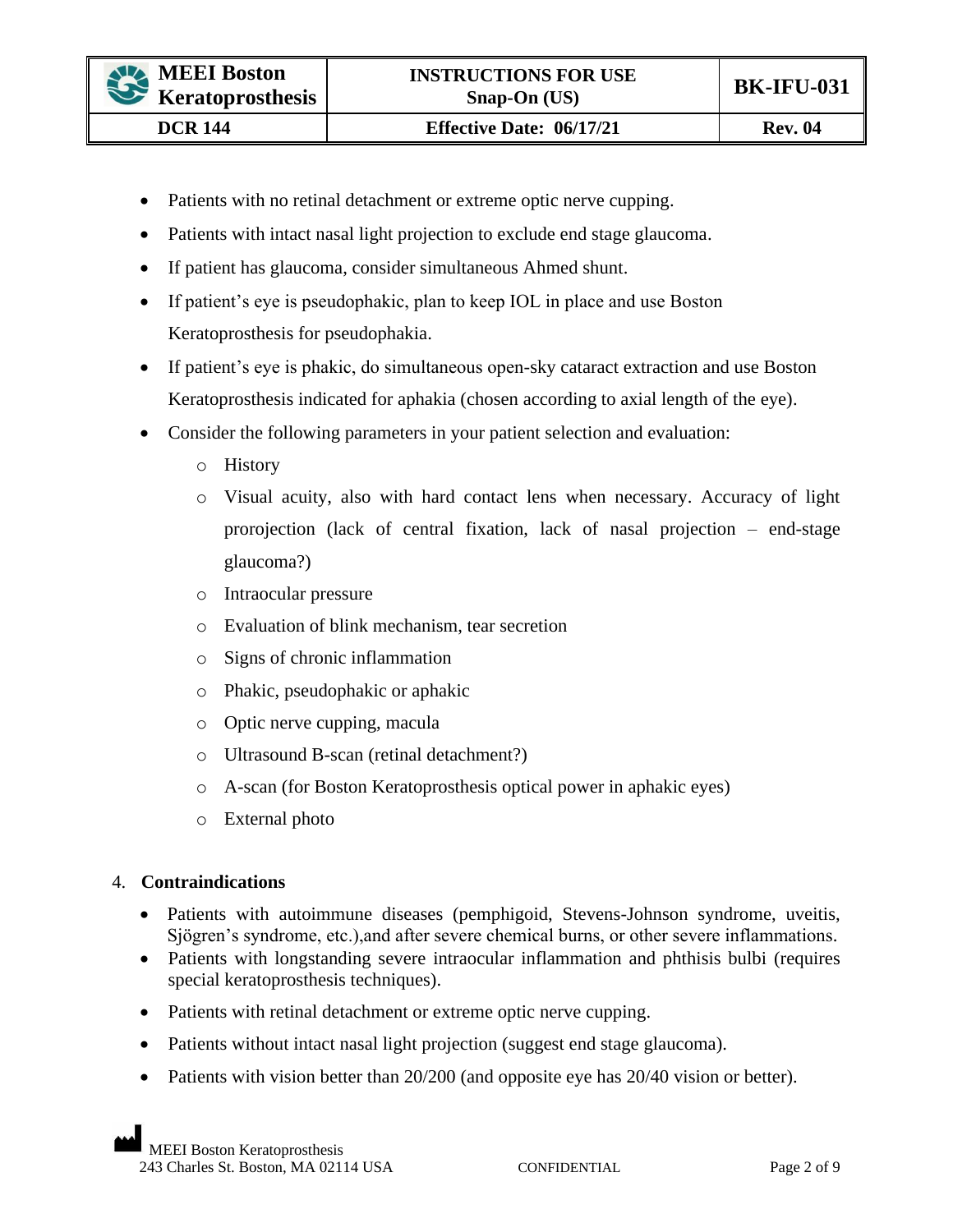### 5. **Warnings and Precautions**

- Patients with autoimmune diseases (pemphigoid, Stevens-Johnson syndrome, uveitis, Sjögren's syndrome, etc.), severe chemical burns, or other severe inflammations may experience a higher rate of post-operative complications.
- Do not reuse the Boston KPro. Reuse of the Boston KPro exposes the patient to the

risk of infection.

### 6. **Potential Complications**

- Persistent Epithelial Defect
- Sterile Keratolysis
- Microbial Keratitis
- Retroprosthetic Membrane
- Glaucoma
- Sterile Vitritis
- Microbial Endophthalmitis
- Retinal Detachment

### **See User Manual for further details of each complication.**

### 7. **PHOTO-MONTAGE:ASSEMBLY OF BOSTON KPRO SNAP-ON**







• The front plate is a solid piece of PMMA with a mushroom shape, with an anterior lip  $(5.0 \text{ mm} \cdot \text{in})$ diameter), and stem (3.35 mm in diameter).

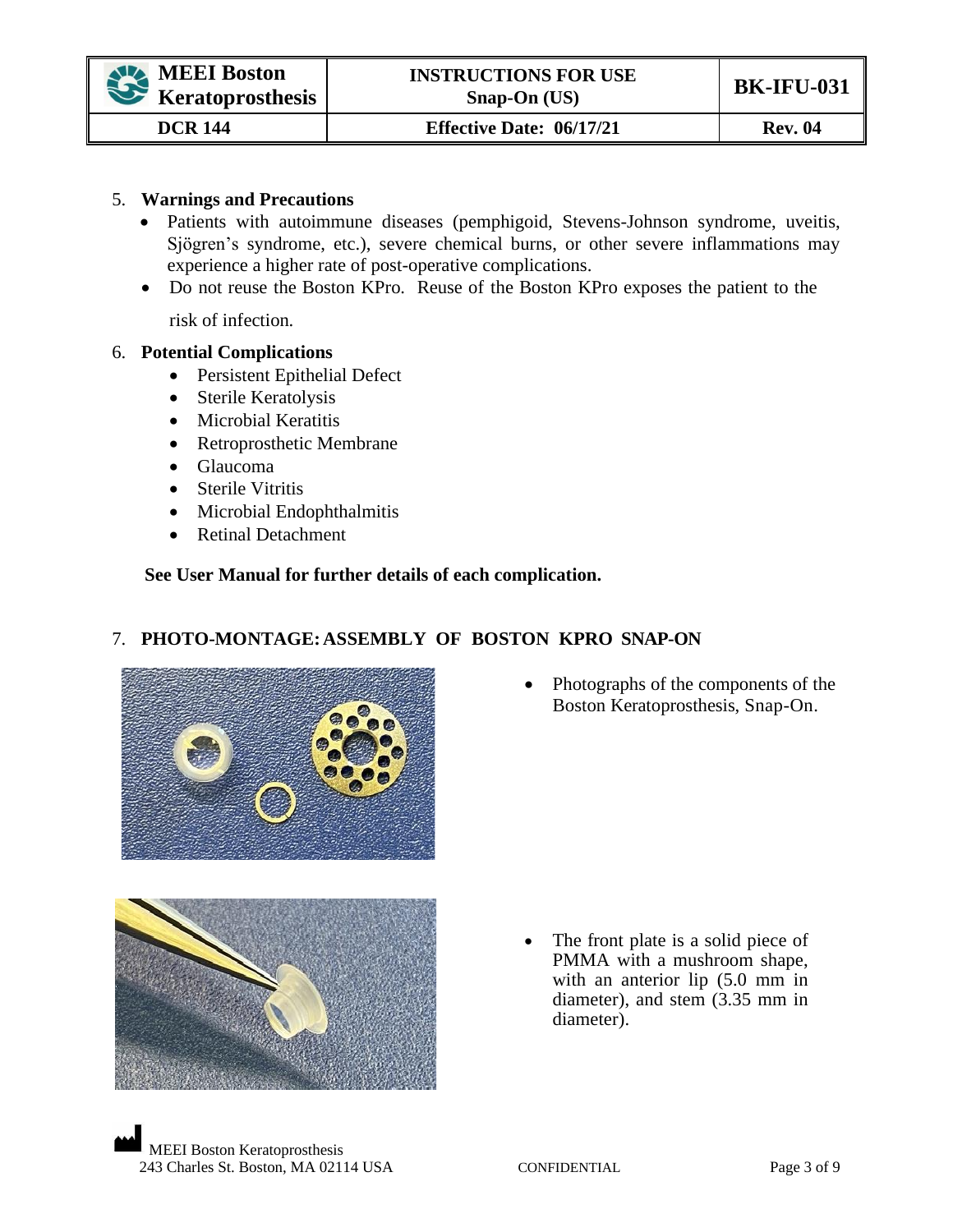| MEEI Boston<br>$\mathbf{v}$<br><b>Keratoprosthesis</b> | <b>INSTRUCTIONS FOR USE</b><br>$S$ nap-On (US) | <b>BK-IFU-031</b> |
|--------------------------------------------------------|------------------------------------------------|-------------------|
| <b>DCR 144</b>                                         | <b>Effective Date: 06/17/21</b>                | <b>Rev. 04</b>    |



• The back plate (8.5 mm diameter) with a central hole, and 16 holes ( 1.2 mm each)



• Titanium locking ring



Schematic illustration of the components:

- The front plate consists of a front plate (5.0 mm)
- The back plate (8.5 mm diameter) with a central hole, and 16 holes (1.2) mm each)
- Titanium locking ring
- Assembled device with the corneal graft

MEEI Boston Keratoprosthesis 243 Charles St. Boston, MA 02114 USA CONFIDENTIAL Page 4 of 9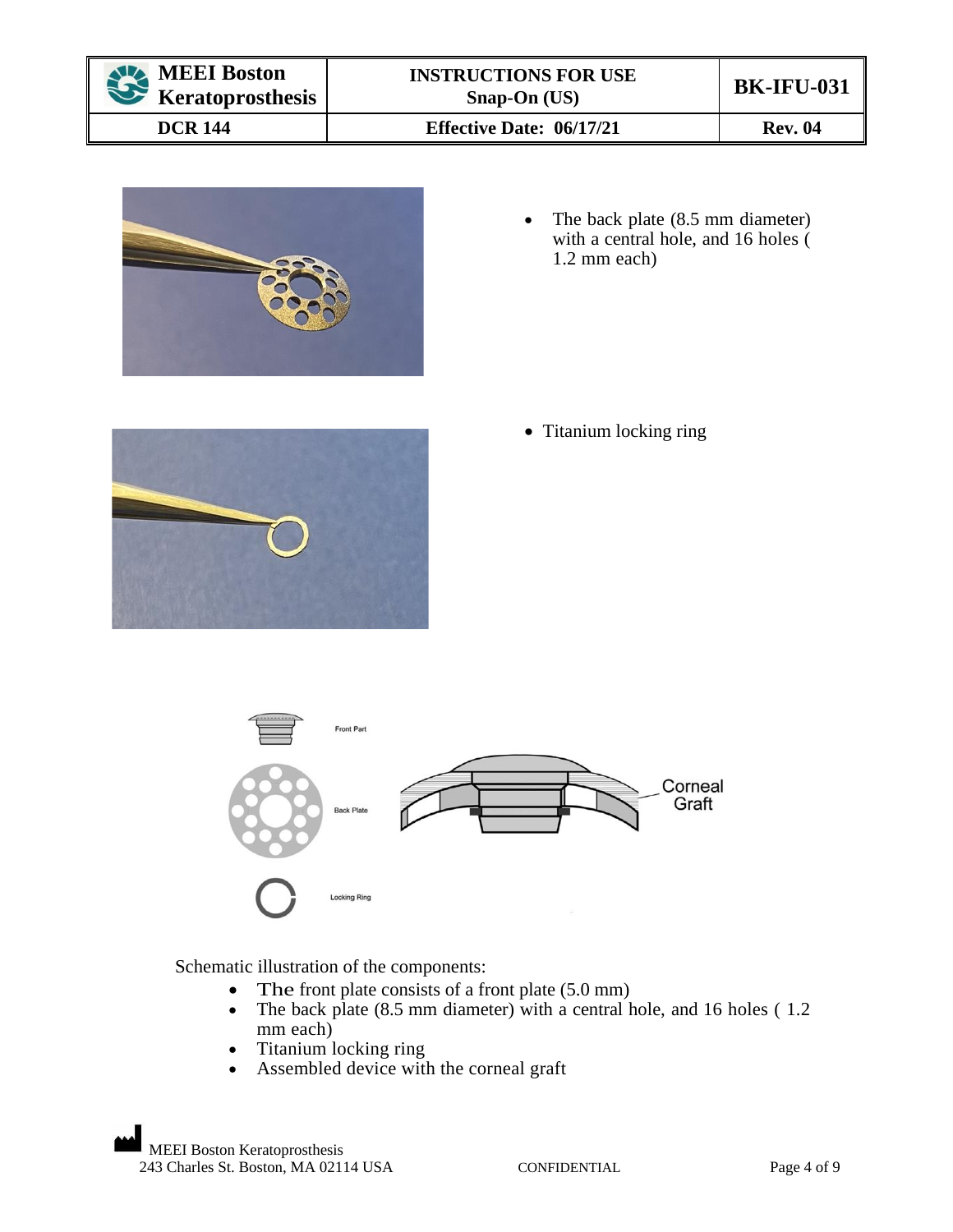

**DCR 144 Effective Date: 06/17/21 Rev. 04** 



- White assembly tool will assist in the assembly.
- After an 8.5 mm corneal graft is punched out from a donor cornea, a 3.0 mm hole is punched in the center of the graft. Central position of the hole is important.
- An adhesive patch is used to stabilize the Boston Keratoprosthesis assembly. Scotch tape is peeled off.
- The bared adhesive is pressed down onto a stable surface.
- The KPro front plate is pressed down onto the adhesive (plate down, stem up) where it sticks.
- The corneal graft is placed on the stem of the KPro front plate.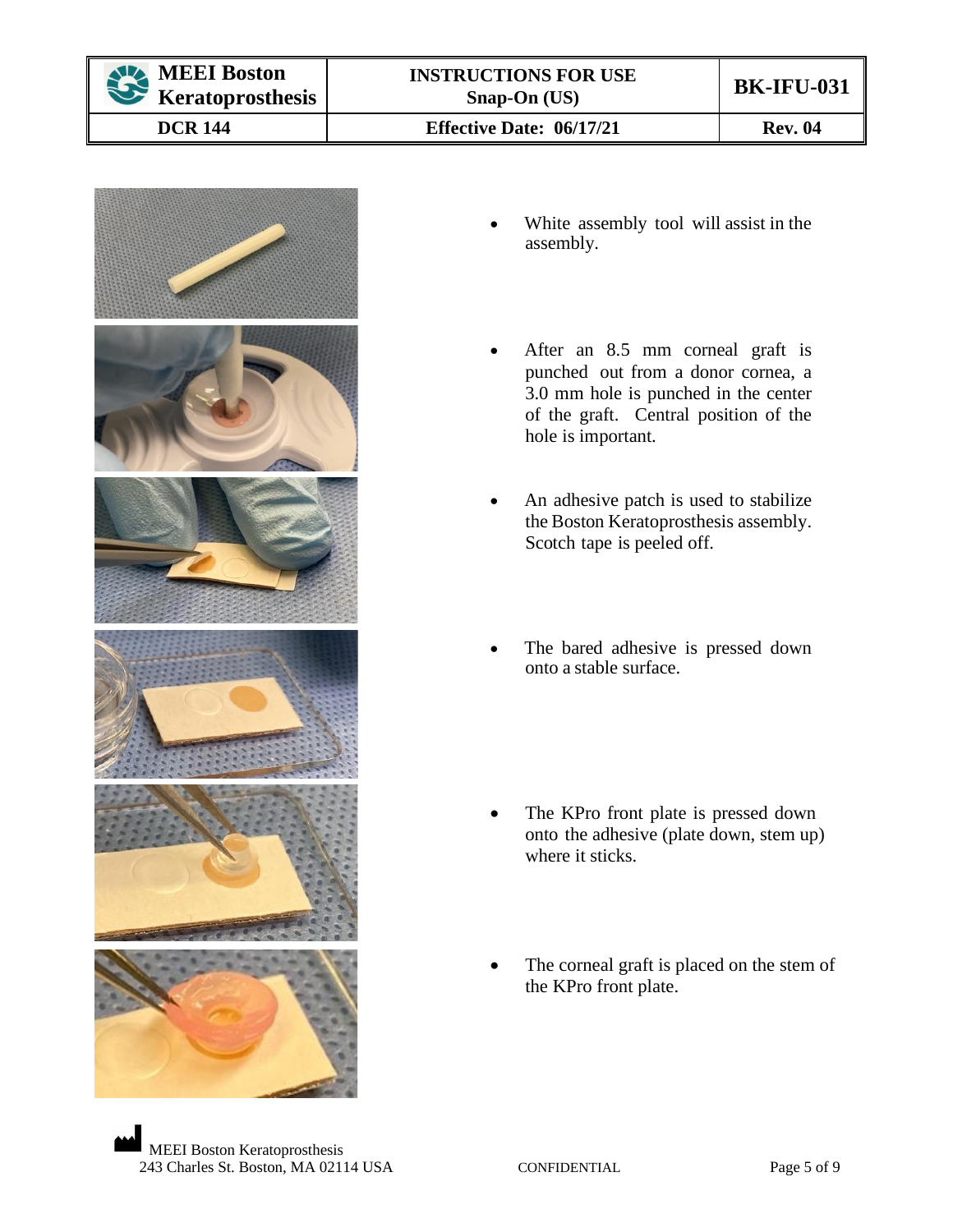

# **MEEI Boston Keratoprosthesis**

**DCR 144 Effective Date: 06/17/21 Rev. 04** 



- The hollow bore end of the white pin is used to gently push the graft down over the stem.
- The back plate is placed on the stem of the front plate.

- The back plate is gently pushed down with a finger onto the stem.
- The locking ring is placed on the stem of the front plate and properly aligned parallel to the front plate prior to final assembly.
- The hollow end of the assembly tool is used to press the locking ring firmly down into the groove, usually with an audible snap. The assembly tool must be at 90 degrees from the front plate when pressing down.
- **The position of the back plate should be inspected prior to implantation to be certain it is properly positioned.**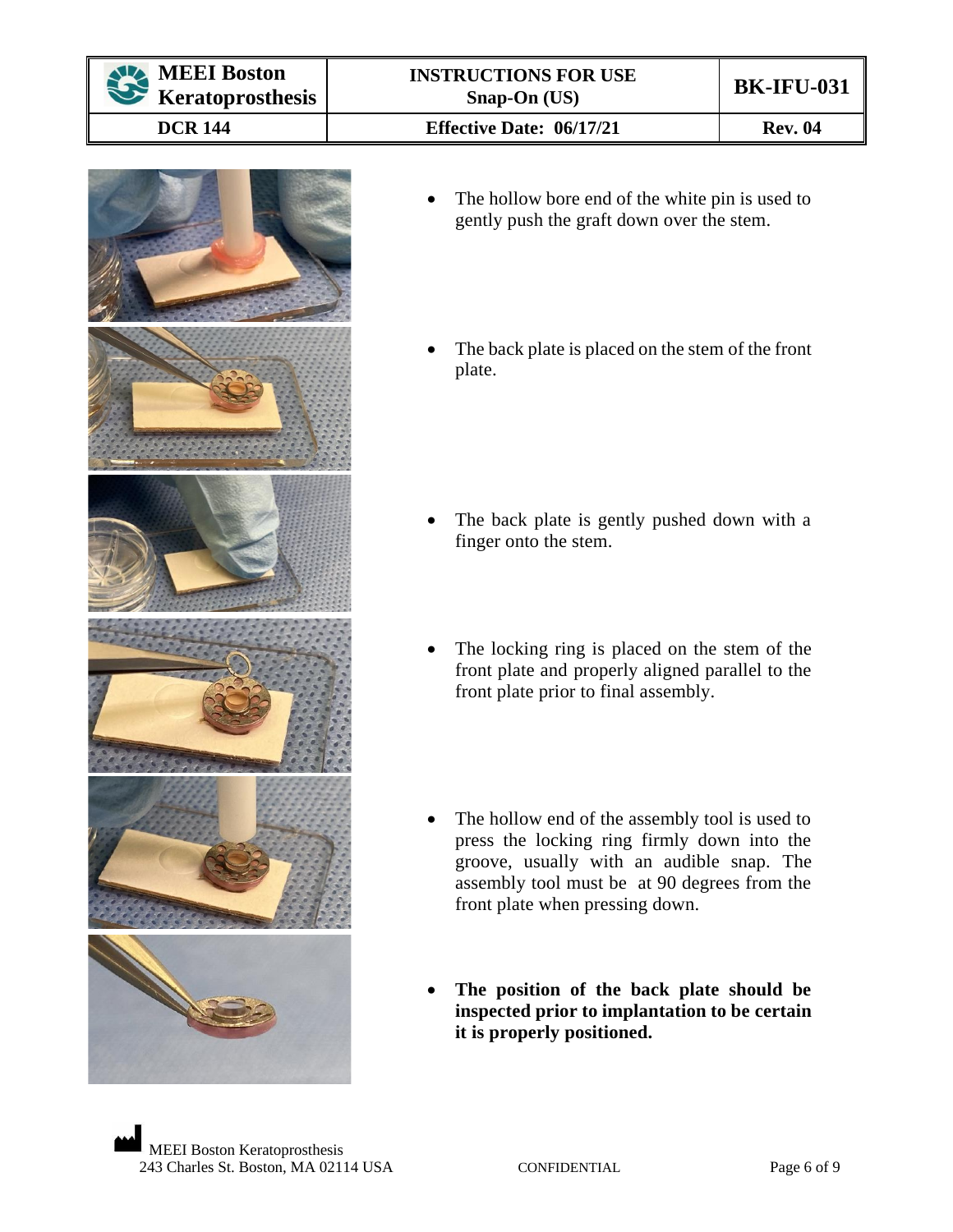- The assembly should be temporarily placed back in the storage solution while the patient's eye is being prepared.
- The assembled keratoprosthesis/donor graft is sutured into the patient's cornea like a standard penetrating keratoplasty. Twelve 9-0 nylon sutures are placed and the knots are buried. Do not suture through the back plate holes or otherwise incorporate the back plate in the sutures
- During surgery protect the macula from light damage by covering the center of the KPro with a wet cellulose sponge, or similar.
	- A large soft contact lens is applied (Kontur lens, plano, 16.0 mm diameter, 9.8 mm base curve is supplied with each device)
- Antibiotic drops, e.g. a fluoroquinolone are applied. Avoid ointments.

# **MRI Information**



# The **Boston Keratoprosthesis, back plate and locking ring made from titanium** was determined to be **MR-conditional.**

Non-clinical testing demonstrated that the Boston Keratoprosthesis back plate and locking ring made from titanium is MR Conditional. A patient with this device can be scanned safely immediately after placement under the following conditions:

## *Static Magnetic Field*

- Static magnetic field of 3-Tesla or less
- Maximum spatial gradient magnetic field of 720-Gauss/cm or less

## *MRI-Related Heating*

In non-clinical testing, the Boston Keratoprosthesis, back plate and locking ring made from titanium produced the following temperature rise during MRI performed for 15-min of scanning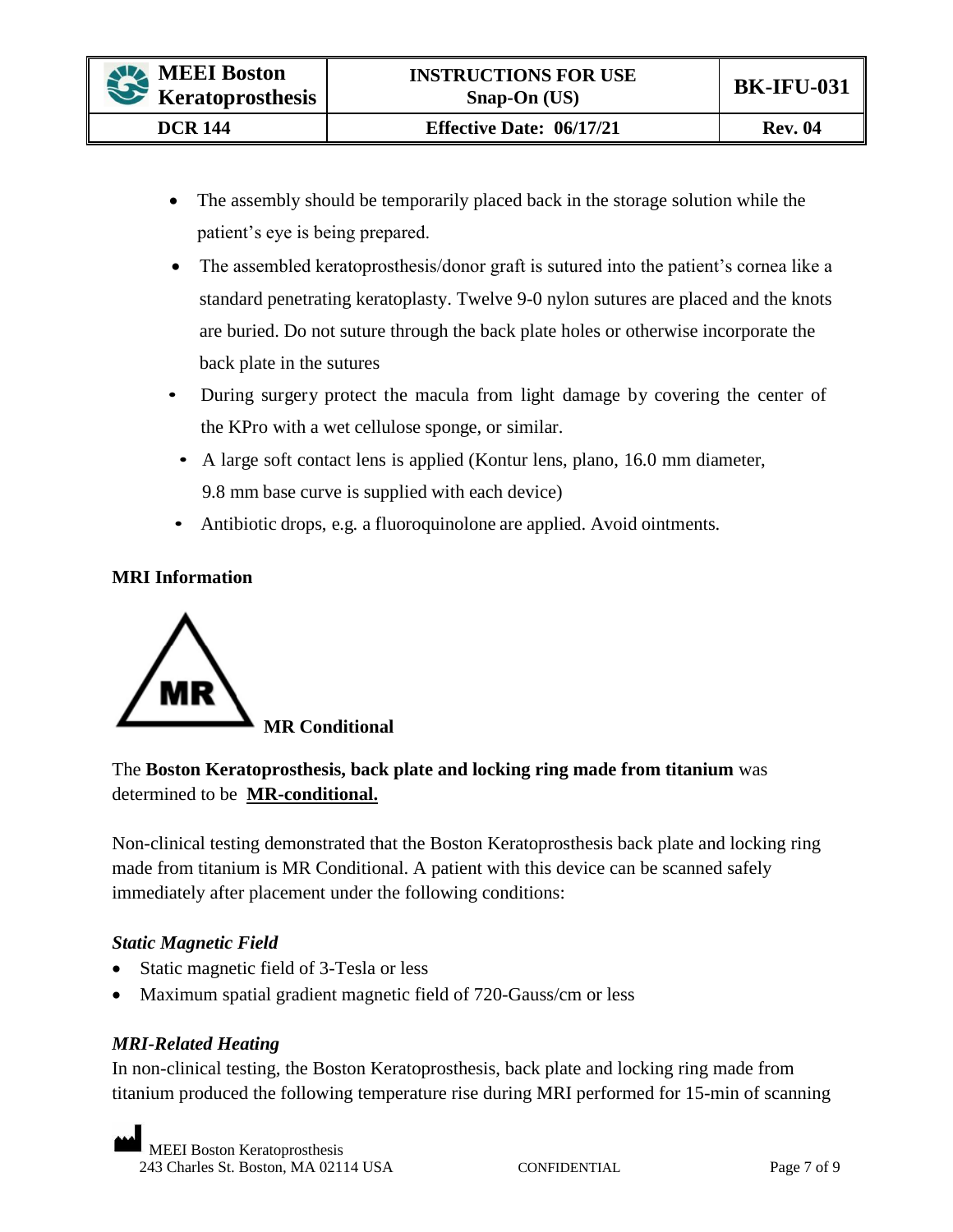(i.e., per pulse sequence) in the 3-Tesla (3-Tesla/128-MHz, Excite, HDx, Software 14X.M5, General Electric Healthcare, Milwaukee, WI) MR system:

## *Highest temperature change* +1.5°C

Therefore, the MRI-related heating experiments for the Boston Keratoprosthesis, back plate and locking ring made from titanium at 3-Tesla using a transmit/receive RF body coil at an MR system reported whole body averaged SAR of 2.9 -W/kg (i.e., associated with a calorimetry measured whole body averaged value of 2.7-W/kg) indicated that the greatest amount of heating that occurred in association with these specific conditions was equal to or less than  $+1.5^{\circ}$ C.

### *Artifact Information*

MR image quality may be compromised if the area of interest is in the exact same area or relatively close to the position of the Boston Keratoprosthesis, back plate and locking ring made from titanium. Therefore, optimization of MR imaging parameters to compensate for the presence of this device may be necessary. The maximum artifact size (i.e., as seen on the gradient echo pulse sequence) extends approximately 10-mm relative to the size and shape of the Boston Keratoprosthesis, back plate and locking ring made from titanium.

| <b>Pulse Sequence</b>    | $T1-SE$               | $T1-SE$               | <b>GRE</b>             | <b>GRE</b>             |
|--------------------------|-----------------------|-----------------------|------------------------|------------------------|
| Signal Void Size         | $97$ -mm <sup>2</sup> | $35$ -mm <sup>2</sup> | $290$ -mm <sup>2</sup> | $296$ -mm <sup>2</sup> |
| <b>Plane Orientation</b> | Parallel              | Perpendicular         | Parallel               | Perpendicular          |

This information is based on the latest information from the Food and Drug Administration and the American Society for Testing and Materials (ASTM) International, Designation: F2503-08. Standard Practice for Marking Medical Devices and Other Items for Safety in the Magnetic Resonance Environment.

The Boston Keratoprosthesis is included in the Reference Manual for Magnetic Resonance Safety, Implants, and Devices: 2013 Edition (page 603), Frank G. Shellock, Ph.D., Biomedical Research Publishing Group (Los Angeles, CA (2013)